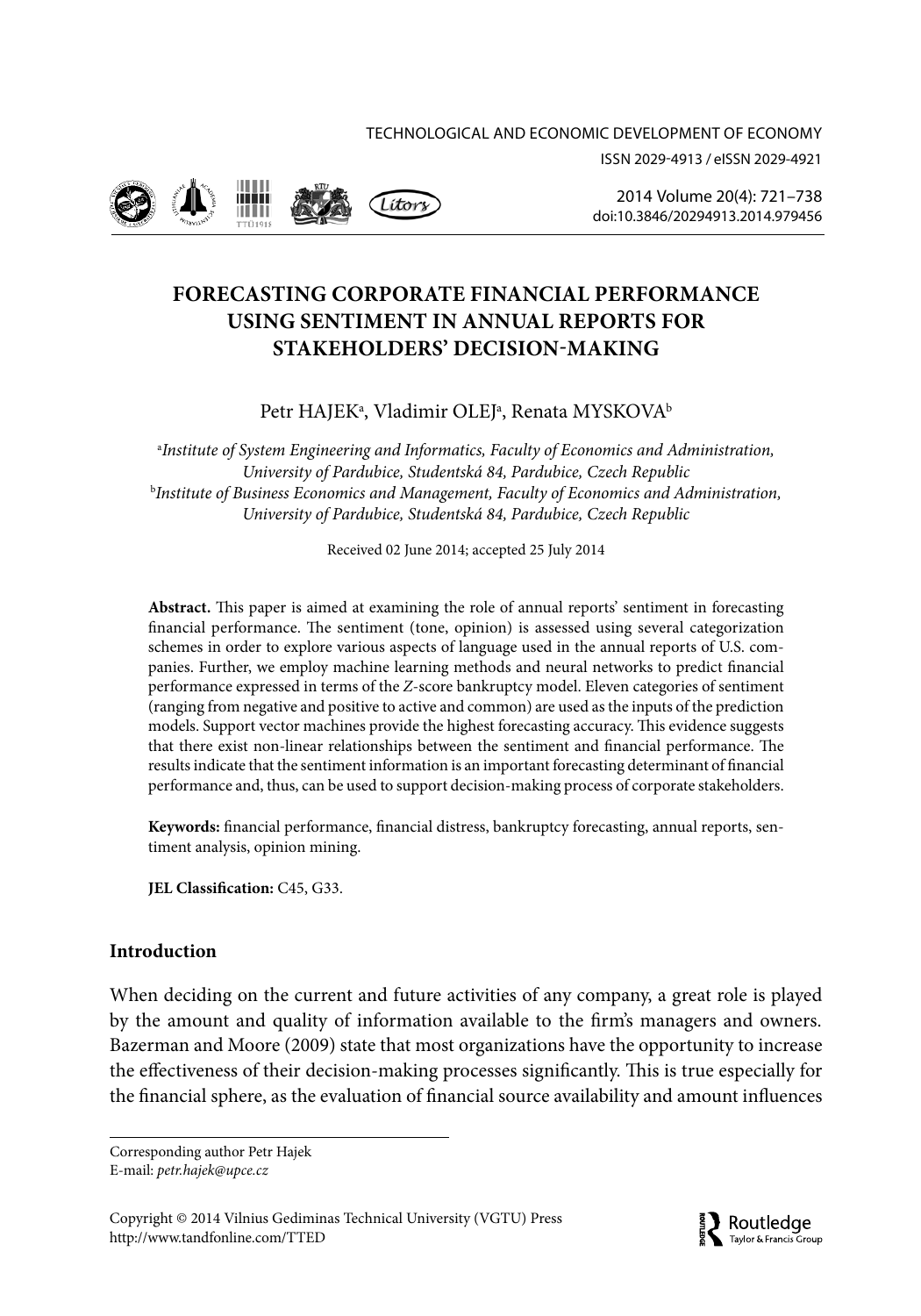practically all short- and long-term decisions. Financial managers monitor and optimize property and financial structure, costs and income as well as profit distribution. In particular, the monitoring of financial performance utilizes accounting information, which is available to all stakeholders, namely both external and internal users. Quantitative financial information, however, comprises only approximately 20% of all the information contained in annual reports (Beattie *et al*. 2004). Therefore, understanding how the financial and non-financial information in annual reports is connected and how the latter may be used to predict corporate financial performance is of great importance to the stakeholders of companies.

Much research has been aimed at elucidating the mechanisms of corporate financial performance prediction using accounting information. More specifically, historical financial ratios (profitability, liquidity, debt ratios, etc.) have been applied to predict future financial distress. These approaches have evolved from the use of univariate and multivariate statistical models (Altman 1968) to recent use of artificial intelligence (AI) methods such as neural networks (NNs) (Wilson, Sharda 1994; Hajek 2011; Cimpoeru 2011), support vector machines (SVMs) (Huang *et al*. 2004; Hajek, Olej 2011), decision trees (Hajek, Michalak 2013), fuzzy rule-based systems (Chen *et al*. 2011; Hajek 2012), or evolutionary algorithms (Varetto 1998). Comparative reviews of the modes can be found in Bellovary *et al*. (2007), Ravi Kumar and Ravi (2007), or Kirkos (2012). However, these prediction models have not been capable to fully explain the relationships between previous and future financial performance yet. Recent efforts have shown that this fact may be caused by omitting important qualitative information which can be substantially extracted from corporate annual reports and other text documents (Gajzler 2010).

Because every company is different, it is necessary to know as much as possible about its activities and results – and these details are usually stated in verbal rather than in numerical form. We assume that knowledge of these qualitative aspects helps not only evaluate the current economic situation of the company but also improve company management and establish firm goals. Verbal comments are also important for investors, which use them as a basis to evaluate investment success, either realized or planned. Some information is, therefore, published by the company on a voluntary basis to increase its reputation. Therefore, to obtain a complete picture of the financial situation, we assume that it is necessary to use the context-sensitive knowledge provided in annual reports in addition to the financial information. This assumption has been supported by a growing body of literature that indicates that the tone of the documents (sentiment) is significantly correlated with profitability, trading volume, and unexpected earnings (Loughran, McDonald 2011). However, far too little attention has been paid to the use of sentiment analysis in financial performance forecasting (Hajek, Olej 2013; Qiu *et al*. 2014). The objective of our work is to employ sentiment analysis to predict both future financial performance and future change in financial performance expressed as the *Z*-score. We hypothesize that the sentiment analysis is a decision support tool that improves the accuracy of the forecasting of financial performance and test this hypothesis by using several statistical and AI methods.

The rest of this paper is organized as follows. First, we provide an overview of the information communicated in annual reports and, thus, we explain the motivation behind our research. Next, we briefly review previous literature on using text analysis in forecasting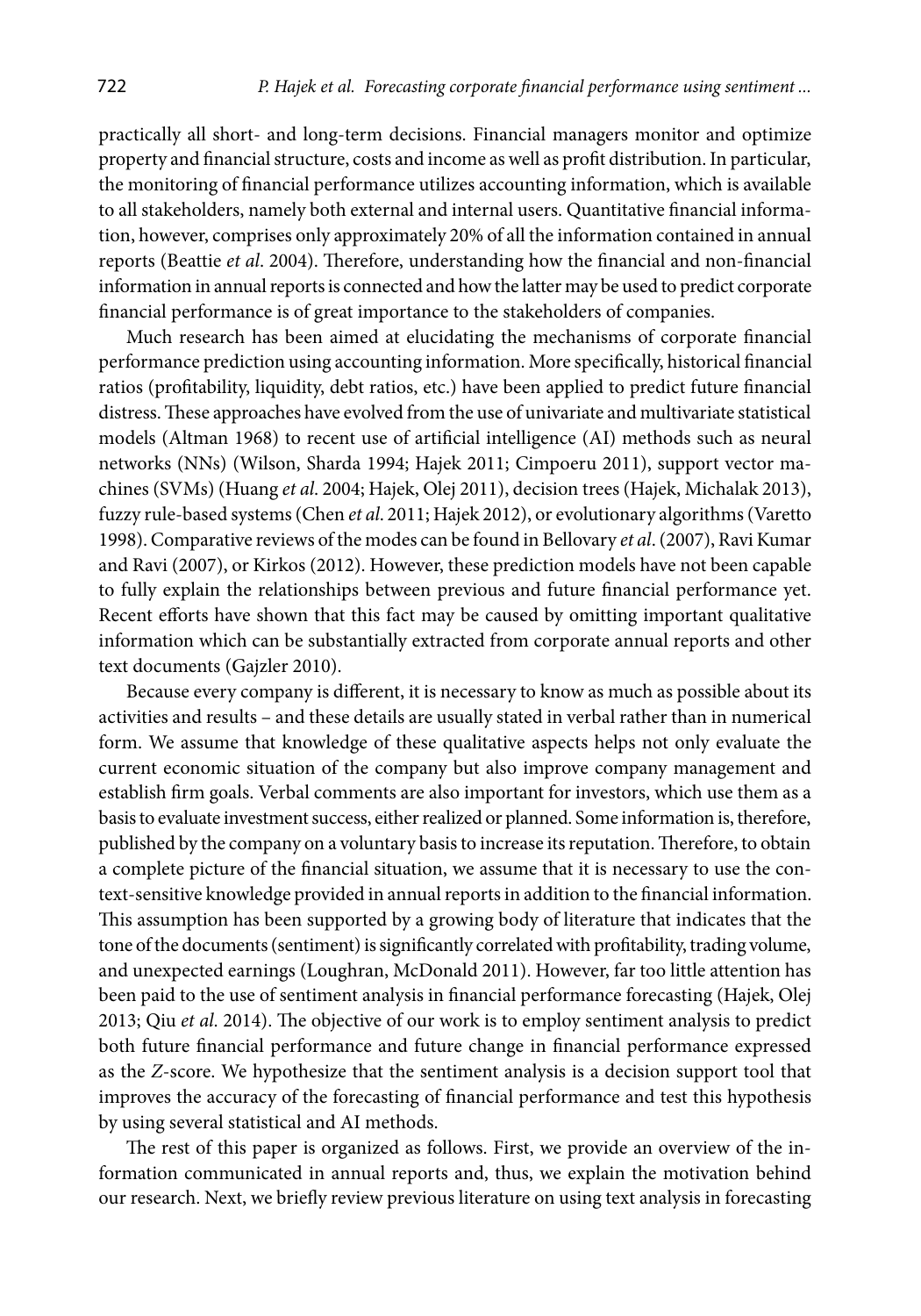corporate financial performance. Section 3 presents the methods used for: (1) financial performance evaluation, (2) sentiment analysis, and (3) the prediction of financial performance. Section 4 describes the data and, finally, the results of experiments are provided and discussed.

### **1. Information provided by annual reports**

Stakeholders typically utilize accounting information both to evaluate the past and the current financial situation and to serve as a base for future decision-making. External users include potential investors, capital market authorities, state institutions, competitors, business partners and finance analysts. Potential investors, for instance, rely on the information presented in accounting reports when searching for a suitable subject to increase the value of their free funds. Similarly, competitors and business partners utilize this information to compare their companies with the monitored subject and estimate their own strengths and weaknesses. On the contrary, internal users include owners (stock-holders, partners, share holders), company management and, to a certain extent, employees. Accounting information that has a long-term view is important for managers, especially in regards to decision-making about potential investments, as investment activities are considered to be the key element of accelerating the economic development of a company in all its forms (Jac 2012).

Experts understand the accounting system as providing an insight into the economic nature of the company (Biondi *et al*. 2012). The explanatory power of accounting information depends on the quality of its assessment and presentation. Biddle *et al*. (2009), for example, report that firms that have higher financial reporting quality show less sensitivity to macro-economic conditions. In order to correctly assess the financial situation of a company, it is necessary to fulfill certain requirements regarding accounting information. First, accounting information must have sufficient explanatory power and it must not be distorted. Second, the assessment of a firm utilizes data from accounting reports; however, these are accompanied by information about the quality of the company. Therefore, the assessment is the result of a complex approach to the obtained data. Finally, this assessment does not ignore the surroundings of the company. In other words, the obtained data are also evaluated in regards to the micro- and macro-environment of the company, ensuring that feedback is received. Ensuring the understandability of accounting information requires a clear, non-complicated form of presentation.

Accounting information is taken mostly from the basic accounting reports (i.e. from balance sheet, P&L, cash-flow report) as well as from the report on equity capital changes. Supplementary information is included in the notes/comments, which are part of the accounting closure and which explain and add information to the items in previous accounting reports. The need to explain some items of these accounting reports further is connected with the methods used in the accounting unit.

The information obtained from the accounting reports is evaluated through financial analysis based on a variety of methods and indicators (Boguslauskas *et al*. 2011; Stankevičienė, Mencaitė 2012). Their selection is influenced by the reason they are used for. Apart from the oft-used ratio indicators, a number of measures represent analytic systems modified to the needs of the finance managers in companies of a particular branch or field. This financial analysis also takes into account information source and/or level of algorithmization. Another sorting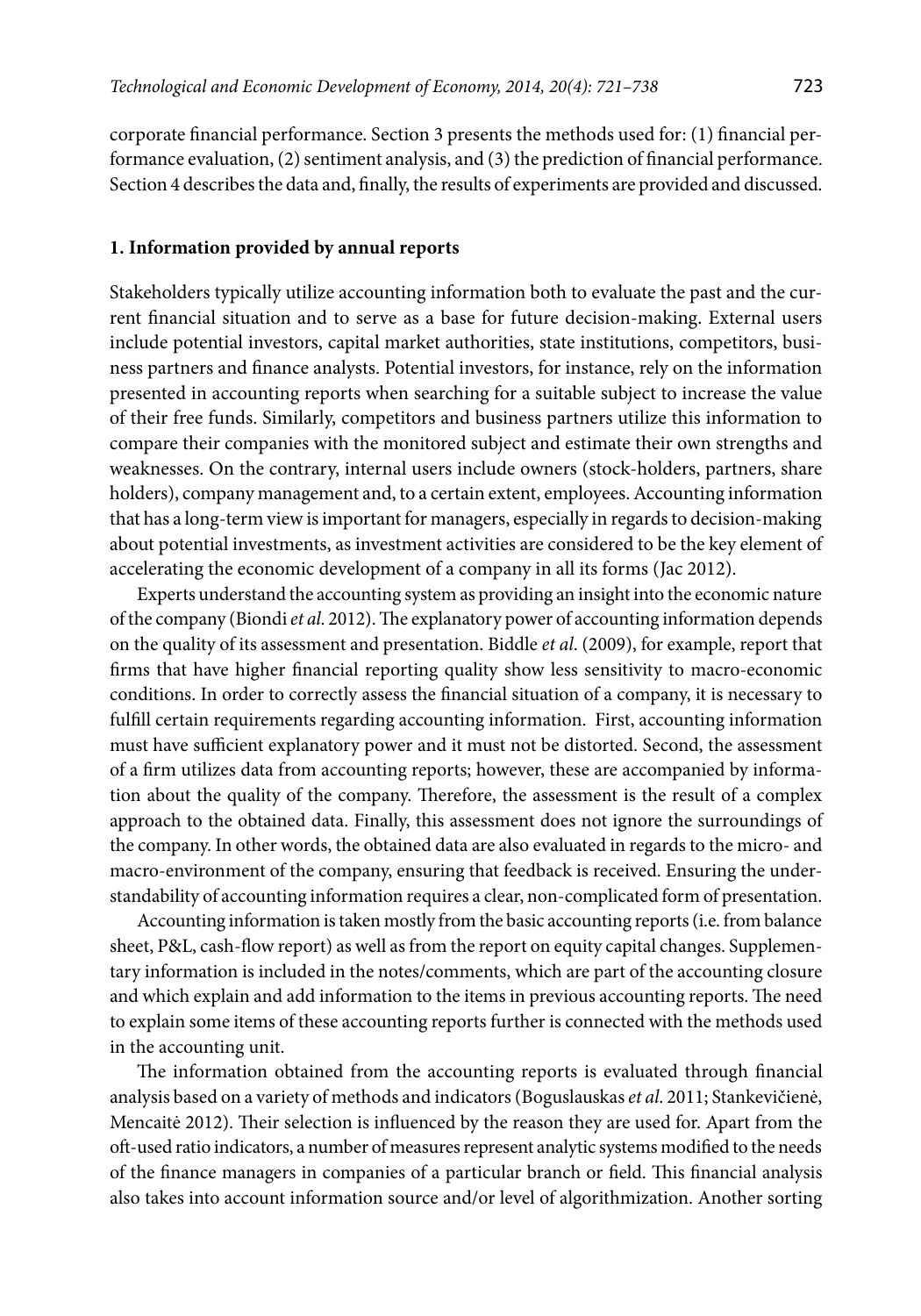criterion might be whether one evaluates the current situation or predicts future development. This reason might lead a user to choose a set of hierarchically ordered indicators or a dedicated selection of bankruptcy prediction models, for example (Apergis *et al*. 2011).

Companies listed on the stock market and those defined by the legislation of a particular country publish an annual report in addition to their accounting reports. The information contained in the annual report, which is structured into several parts, qualitatively supplements the data derived from the accounting systems and thus it may be highly significant for stakeholders. The annual report aims to provide supplementary information about the company's situation, its development and the circumstances that have influenced these significantly. Further, this report outlines the expected development of the firm. Annual reports are one of the most important external documents that reflect organizational performance and strategy. They describe not only the company, but also its managerial priorities, most important risks and operations. Companies may also discuss how they manage during an economic downturn.

At the economic level, certain criteria that can have a social character exist because company effectiveness depends on the human factor (Myskova 2009). In order to fully evaluate the economic situation of a company, it is important to assess the quantitative information in accounting reports by using financial analysis as well as complement the assessment by understanding the qualitative aspects.

## **2. Forecasting financial performance using text information – a literature review**

Kohut and Segars (1992) provide one of the first studies recognizing the importance of text information in forecasting corporate financial performance. More specifically, their study suggests that annual reports differ in terms of the subjects emphasized when the financial performance worsens. Magnusson *et al*. (2005) employ self-organizing maps to visualize the changes in the writing style of the annual reports of telecommunication companies. Their findings suggest that when a company is expected to perform well, the tone of the report remains positive with extensive use of optimistic vocabulary, active verbs, and clause constructions. On the contrary, a less optimistic and more conservative tone was observed for the companies expecting worsening of their financial performance.

The most recent efforts to understand the relationship between text information and corporate financial performance have focused on sentiment analysis (opinion mining). This approach aims to evaluate people's opinions, appraisals, attitudes and emotions toward entities, individuals, topics and their attributes (Liu, Zhang 2012). Feldman *et al*. (2010), for example, use two word categories, positive and negative, to assess the change in sentiment (tone) in corporate annual reports. Their results suggest that stock market significantly reacts to the change in the sentiment. The same fact has been reported by several other studies, such as those by Li (2010), Huang *et al*. (2010), Schumaker *et al*. (2012), and Hajek *et al.* (2013). However, word categorization (also known as a rule-based approach) requires available dictionary of terms and their categorization according to their sentiment (pre-defined rules). The main issue to be addressed is that such a dictionary is context-sensitive. Thus, a specific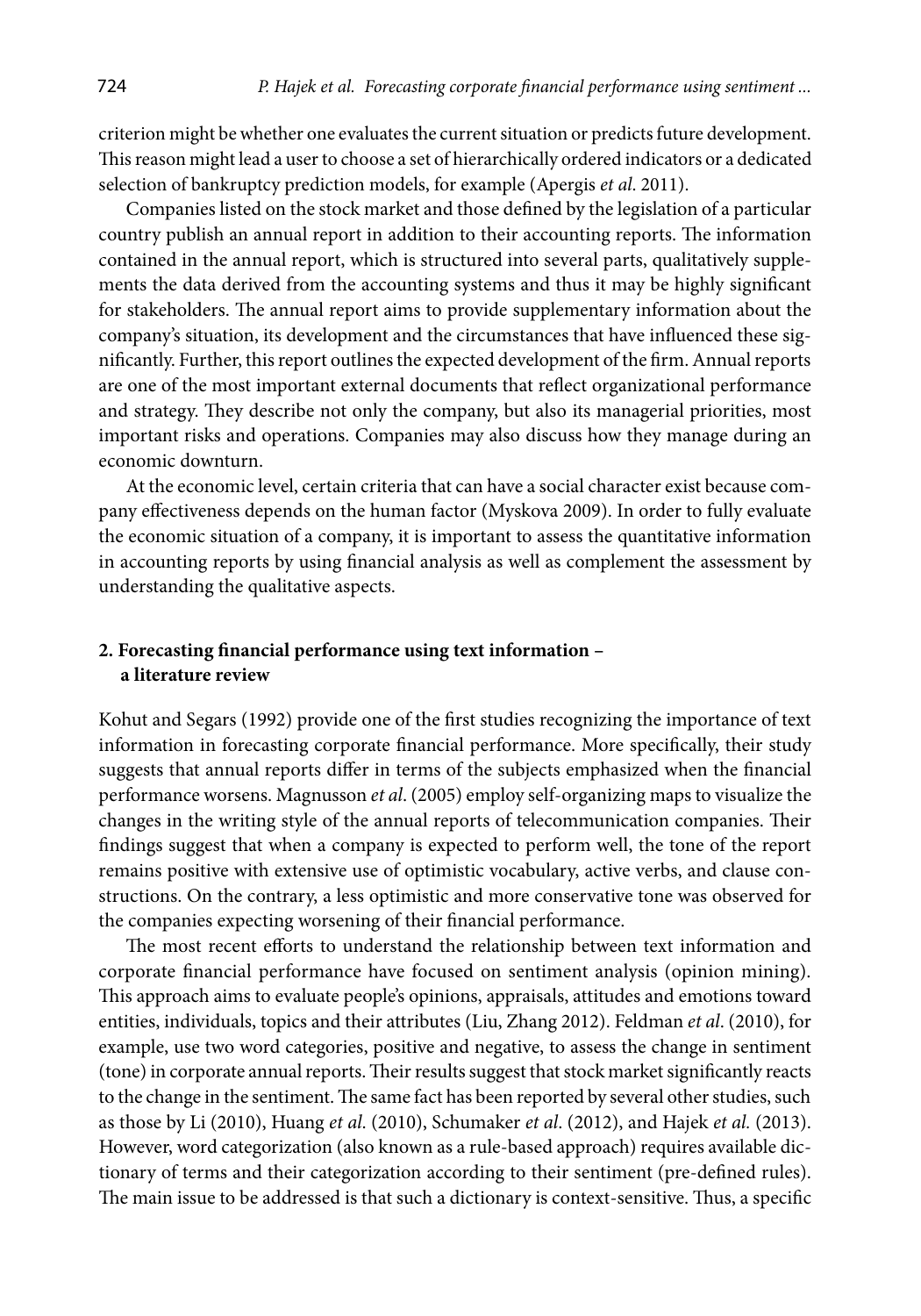dictionary has been developed for financial domain recently (Loughran, McDonald 2011), introducing six sentiment categories. The comparative advantage of the financial dictionary over the traditional Harvard's General Inquirer has been demonstrated on the predictions of returns, trading volume, return volatility, fraud, material weakness and unexpected earnings (Loughran, McDonald 2011). Demers and Vega (2010) use two sentiment categories, net optimism and certainty, to predict future earnings.

Cecchini *et al*. (2010) extract concept scores from annual reports in order to develop a financial ontology discriminating between bankrupt/non-bankrupt companies. Lu *et al*. (2012) employ sentiment analysis on the database of news articles. Their results show that topic-specific negative sentiment is more important for future credit rating changes compared with positive sentiment. Similarly, further studies report that credit rating prediction can be improved with sentiment information extracted from news articles (Lu *et al*. 2013) and annual reports (Hajek, Olej 2013), respectively. Finally, Qiu *et al*. (2014) use machine learning methods employed with the results of text analysis to predict next year's earnings per share.

#### **3. Research methodology**

The Altman's model of financial health (Altman's *Z*-score) was selected for the quantitative evaluation of the assessed companies. The reason of the selection was that this model was created for assessing company financial health in industrial branch with shares tradeable on the American publicly regulated market and exactly such companies were selected for the case study.

The scope of this so called bankruptcy model is to predict the probability of survival or bankruptcy of the analyzed company. The nearer to the bankruptcy a company is, the better Altman's index works as a predictor of financial health. It predicts bankruptcies reliably about two years in advance. Altman's *Z*-score model uses the following relation to define the value of a company in industrial branch with shares publicly tradeable on stock market:

$$
Z_i = 1.2 x_{1,i} + 1.4 x_{2,i} + 3.3 x_{3,i} + 0.6 x_{4,i} + 1.0 x_{5,i},
$$
 (1)

where *i* denotes the *i*-th company,  $x_{1}$  is working capital/total assets,  $x_{2}$  is retained earnings/ total assets,  $x_{\overline{\text{3}}}$  is earnings before interest and tax/total assets,  $x_{\overline{\text{4}}}$  is market value of equity/ book value of total liabilities, and  $x_{\overline{5}}$  is sales/total assets. The  $Z_{\overline{i}}$  value is in range –4 to +8. The higher the value, the higher financial health of a company. It holds true that if  $(1) Z_i \geq 3$ , the company is in the "safe zone" (a company with high probability to survive – financially strong company); (2)  $1.80 \le Z_i \le 2.99$  "grey zone" (the future of the company cannot be determined clearly – a company with certain financial difficulties); and (3)  $Z_i$  < 1.80 "distress zone" (the company has serious financial problems – the company is endangered by bankruptcy).

Altman's *Z*-score from 1968 has been modified several times and examined in regards to the changes which were a result of "new" information about stock price (Altman, Brenner 1981). Altman *et al*. (1998) have modified the Altman *Z*-Score model to create the emerging market scoring. Further modifications were created e.g. for private firms, non-manufacturers, etc. (Altman 2000, 2002). Also now the Altman's model belongs to the best know and most used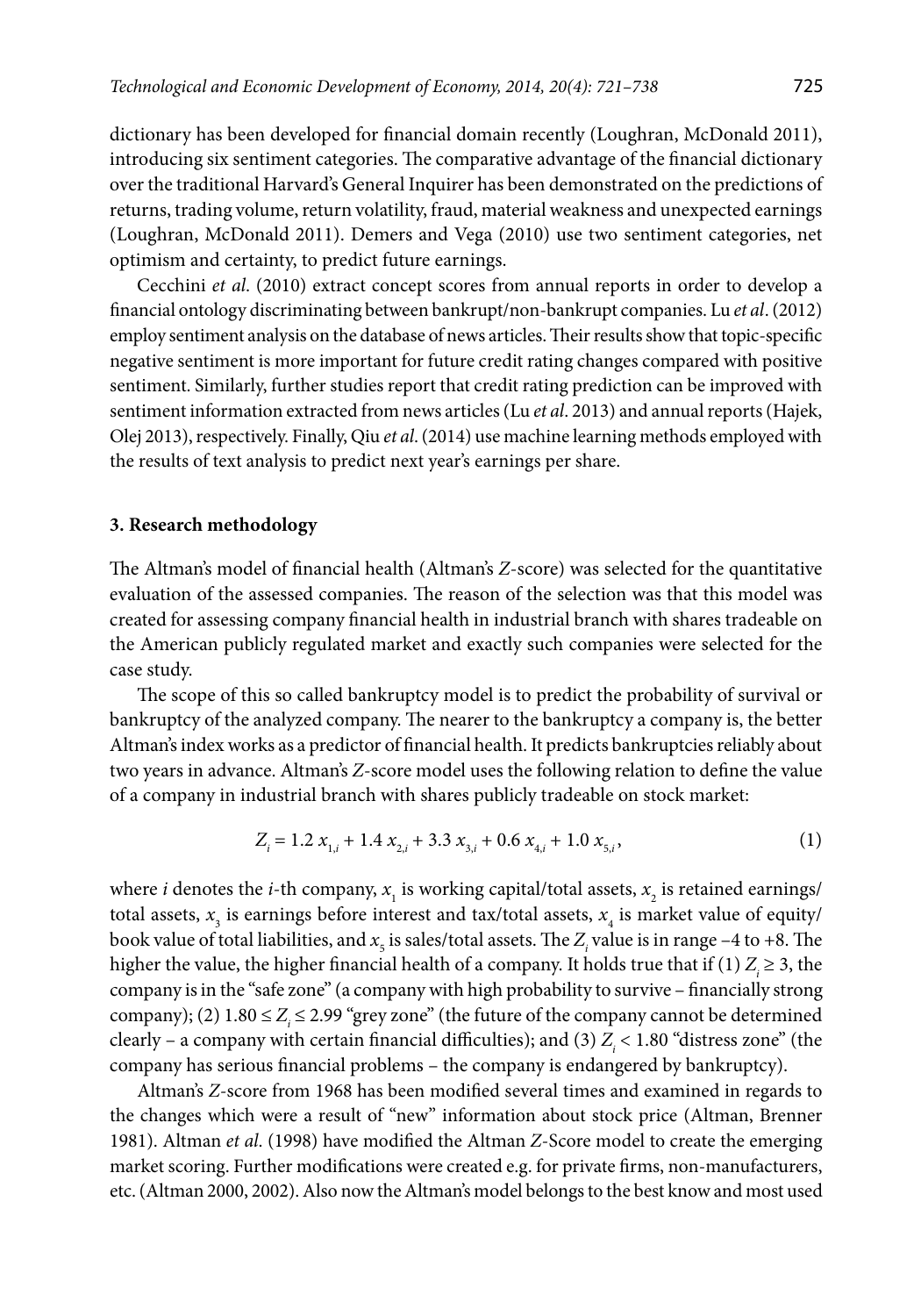models; it has its critics and supporters. For example, Shumway (2001) criticizes the static type of analysis. Biondi *et al*. (2012) assess key conceptual dilemmas in financial reporting, which are reflected in financial indicators. Kubenka and Kralova (2013), on the other hand, consider Altman's *Z*-score to be the most utilized and spread model, similarly as Pitrova (2011), just with the comment that its reliability for prediction of bankruptcies in the far future decreases significantly.

Figure 1 depicts our research methodology. First, we collected annual reports (10-Ks) in order to extract both the financial performance from financial statements and narrative text for sentiment analysis. Then, the text documents were linguistically pre-processed using (1) tokenization and lemmatization (Feldman *et al*. 1998). The tagged lemmas (potential term candidates) were compared with the following two dictionaries: (1) financial dictionary developed by Loughran and McDonald (2011); and (2) Diction 7.0 word categorizations (Hart 2001). The categorizations include word lists according to the sentiment in the text. In the next stage, the *tf*.*idf* term weighting scheme was applied to obtain the importance of terms in the corpus of annual reports. An average weight was then calculated for each sentiment category. The weights of the sentiment categories were used as inputs to the statistical methods, machine learning and NNs classifiers. In this section, we present the basic notions of the used methods.

The main issue with the sentiment analysis of textual documents is the right choice of positive (neutral, negative, etc.) terms. Obviously, the categorization of words is not always unambiguous and requires context knowledge. This is due to the various meanings of words and domain specific tone of the words, respectively.



Fig. 1. Research methodology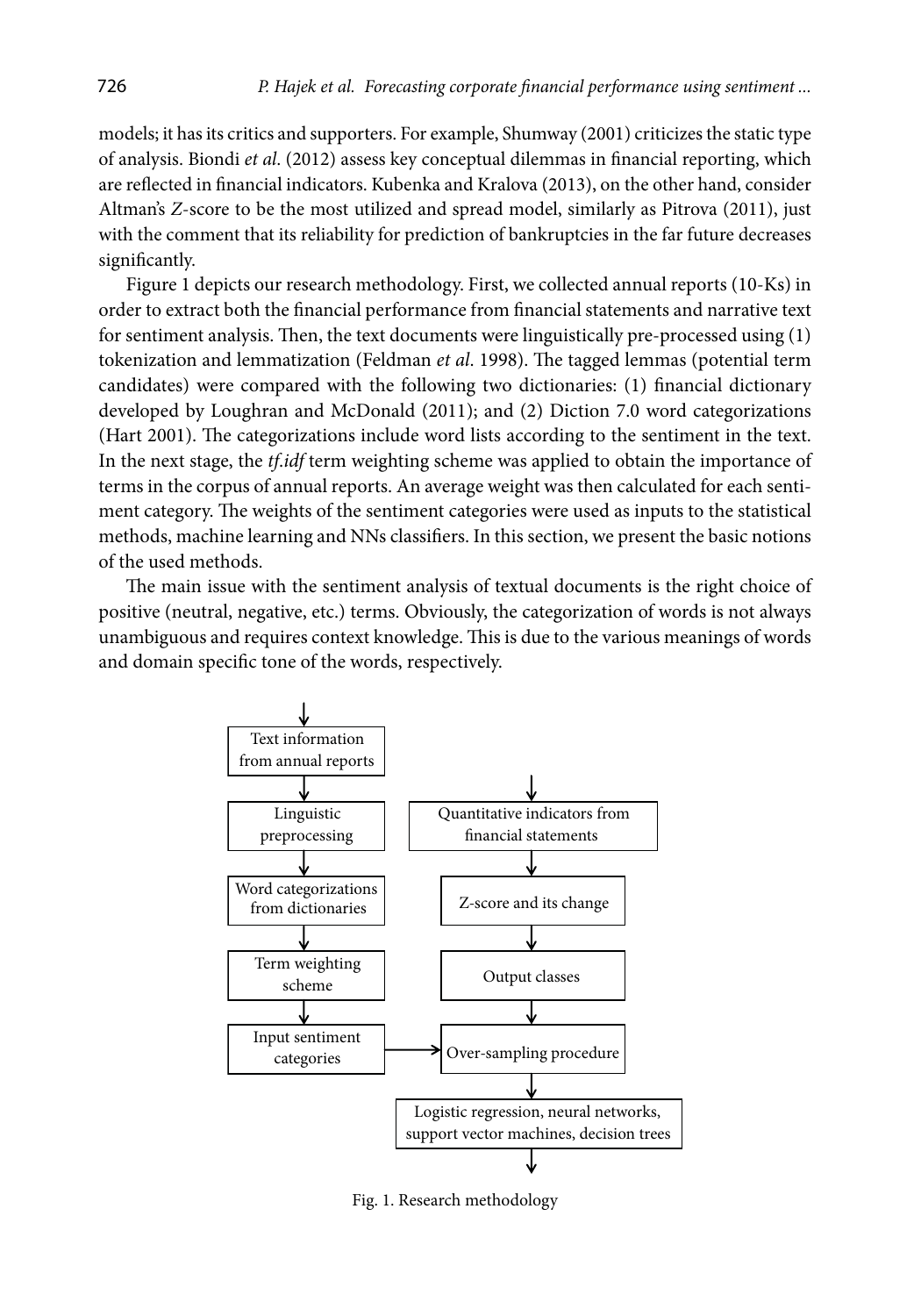Therefore, we employed the financial dictionary considering the following categories of terms: (1) Negative (e.g. loss, bankruptcy, problem, suffer, unable, weak); (2) Positive (e.g. achieve, effective, gain, progress, strong, succeed); (3) Uncertainty (e.g. ambiguity, assume, risk, unknown, variable); (4) Litigious (e.g. allege, amend, bail, contract, indict, legal, sue); (5) Modal strong (e.g. always, definitely, strongly, undoubtedly); and (6) Modal weak (e.g. nearly, seldom, sometimes, suggest). The frequency of net positive words was calculated as the positive term count minus the count for negation (positive terms are easily qualified or compromised). Note that ambiguous words (such as increase) are not included in the categories. The other dictionary provided 5 additional categories: (7) Certainty (resoluteness, inflexibility, and completeness); (8) Activity (movement, change, etc.); (9) Optimism (highlighting the positive entailments of persons or events); (10) Realism (tangible, immediate, recognizable matters that affect people's everyday lives); and (11) Commonality (the agreed-upon values of a group). We assumed that well-performing companies use different tone of language in the annual reports, being more positive and optimistic, less uncertain, etc. On the contrary, we expected a more active language in the case of poorly performing companies that need to take actions to improve their financial situation.

We used the most common *tf*.*idf* (term frequency-inverse document frequency) term weighting scheme, where weights are defined as follows:

$$
w_{i,j} = \begin{cases} \frac{(1 + \log(tf_{i,j}))}{(1 + \log(a))} \log \frac{N}{df_i} & \text{if } tf_{i,j} \ge 1\\ 0 & \text{otherwise} \end{cases}
$$
 (2)

where  $N$  represents the total number of documents in the sample,  $df_i$  denotes the number of documents with at least one occurrence of the *i*-th term, *tfi*.*<sup>j</sup>* is the frequency of the *i*-th term in the *j*-th document, and *a* denotes the average term count in the document.

The outputs of the forecasting models were represented by the classes of financial performance obtained using the *Z*-score bankruptcy model, namely classes "safe zone", "grey zone", and "distress zone". In addition, we also considered the change in financial performance over the monitored period and, thus, we obtained additional output classes (increase, no change, and decrease). Given the fact that the classes were imbalanced in the dataset, we use the Synthetic Minority Oversampling Technique (SMOTE) algorithm (Chawla *et al*. 2002) to modify the training dataset. The algorithm over-samples the minority classes so that all classes are represented equally in the training dataset.

In the next step, we employed several categories of methods to examine the forecasting accuracy based on the sentiment information, namely logistic regression (LR) (Le Cessie, van Houwelingen 1992), artificial immune recognition systems 2-parallel (AIRSs2-p) (Watkins *et al*. 2004), radial basis function neural networks (RBF NNs) (Broomhead, Lowe 1988; Park, Sandberg 1993; Byatt *et al*. 2004), multilayer perceptron neural networks (MLP NNs) (Haykin 1999), SVMs (Cristianini, Shawe-Taylor 2000) with sequential minimal optimization (SMO) (Platt 1998; Uestuen *et al*. 2006), decision tree with naive Bayes classifiers (NBDT) (Kohavi 1996), best-first decision tree classifier (BFDT) (Friedman *et al*. 2000), and decision tree that considers *K* randomly chosen attributes at each node (KRDT) (Breiman 2001).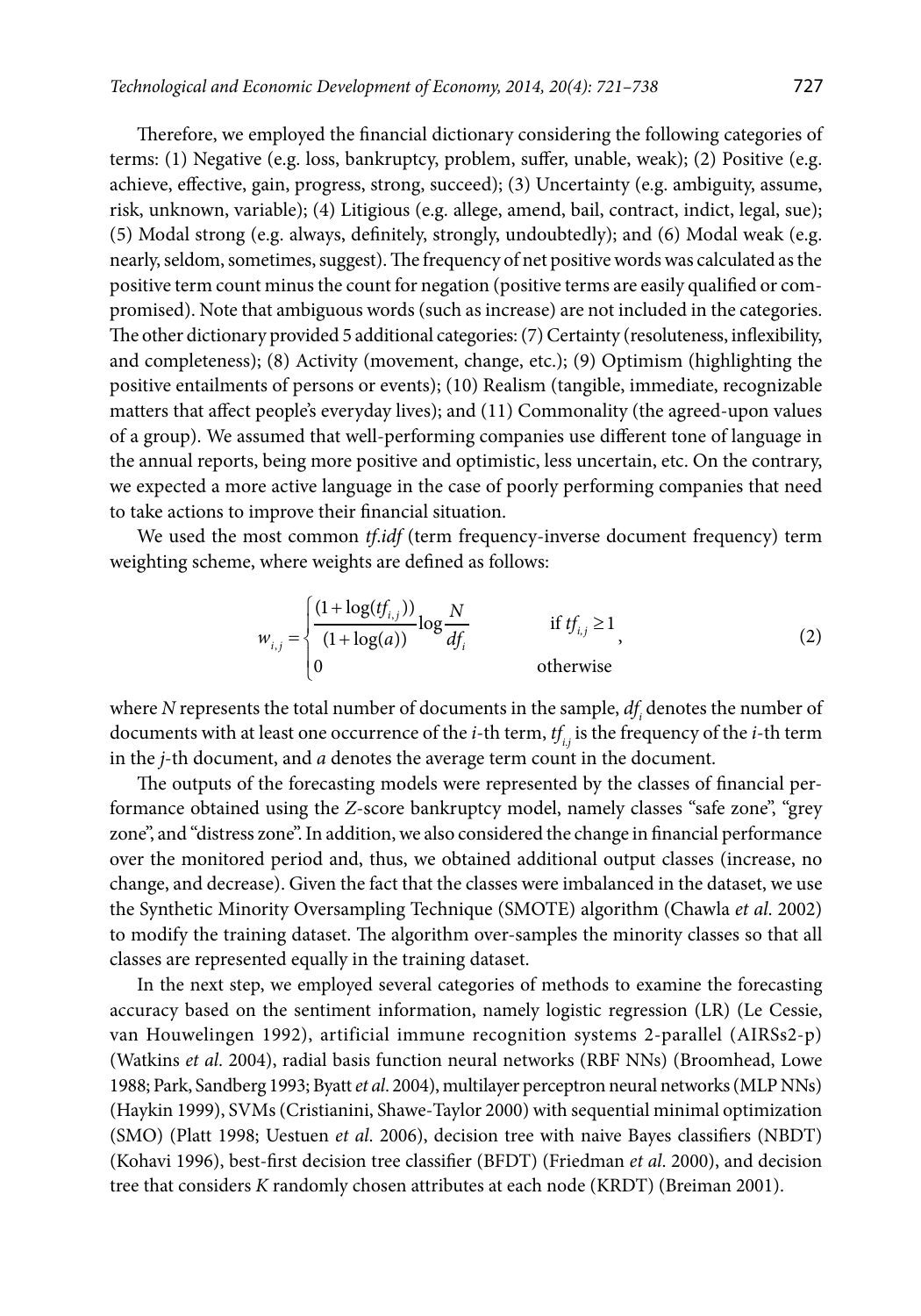## **4. Data description**

The set of 11 sentiment attributes presented in the previous section was drawn from annual reports available at U.S. Securities and Exchange Commission EDGAR System. The input attributes were collected for U.S. companies in the year 2008, while the output financial performance (*Z*-score) was evaluated for the year 2010, and the change in the financial performance was measured as *Z*-score in 2010 related to its value in 2008. Following previous studies (Hajek 2012), we excluded the companies from the mining and financial industries to prevent problems with both industry-specific attributes and different financial performance evaluation. As a result, we were able to collect data for 448 U.S. companies, 199 of them classified into "safe zone", 172 classified into the "grey zone", and 44 into the "distress zone" category. Additionally, the change in the financial situation from the year 2008 to 2010 was as follows: 101 companies improved, 304 was without change, and 20 companies worsened.

The financially distressed companies showed the following sentiment characteristic: a more negative, less positive, more uncertain, less litigious and more modal tone (Fig. 2a). The similar tone of language was also used by companies with deteriorating performance (Fig. 3a).



Fig. 2. Sentiment in annual reports and financial performance Legend: a) sentiment categories  $(1)$  to  $(6)$ , b) sentiment categories  $(7)$  to  $(11)$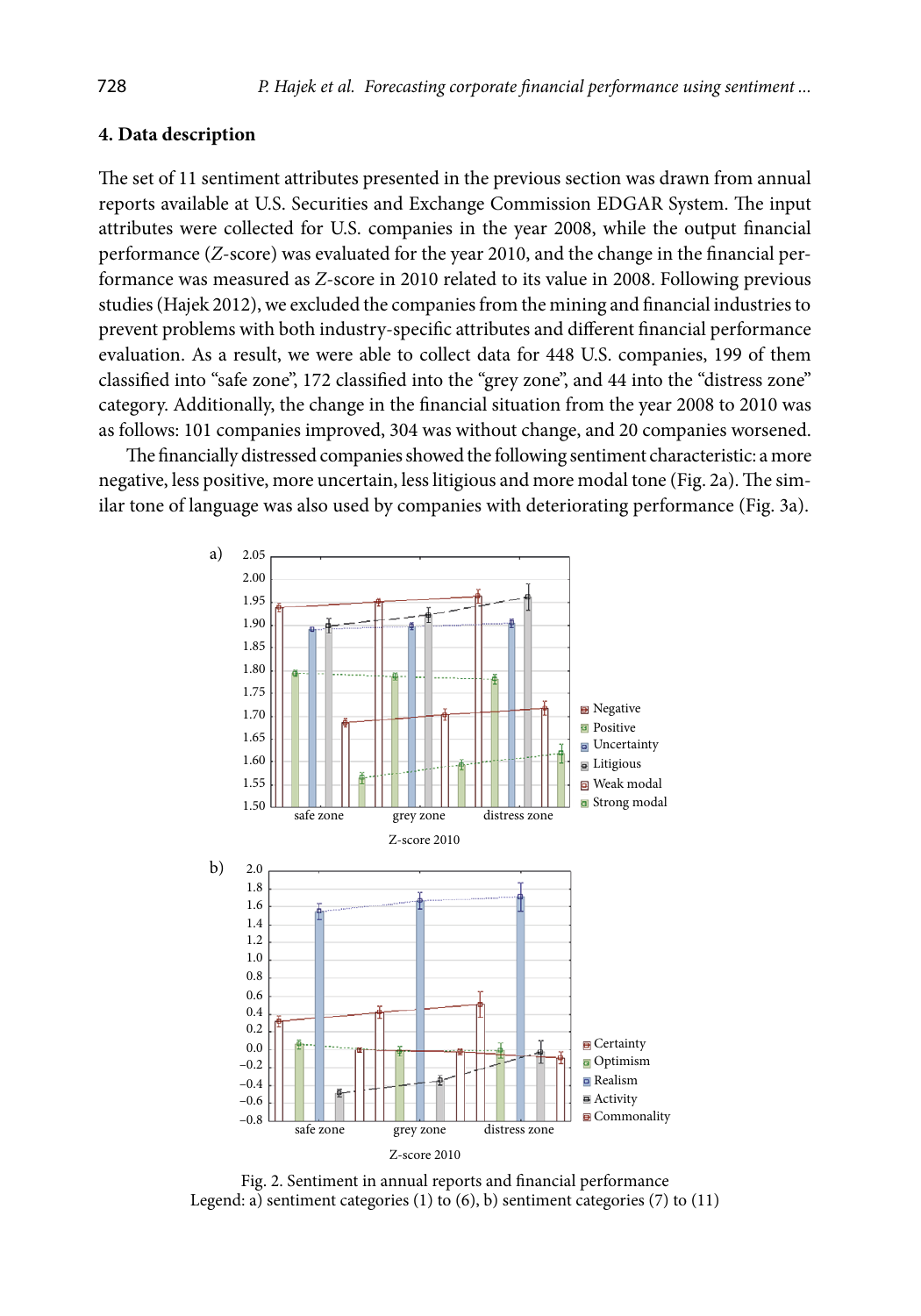

Fig. 3. Sentiment in annual reports and the change in financial performance Legend: a) sentiment categories (1) to (6), b) sentiment categories (7) to (11)

The remaining categories suggest that both the distressed and worsening companies use less optimistic, more realistic, more active, and less common language in their annual reports (Fig. 2b and Fig. 3b). Interestingly, a more certain and, at the same time, more uncertain tone is reported for the distressed companies. This may be explained by connecting uncertain terms with financial situation while, on the other hand, the certain terms are used together with the concepts (strategies, restructuring, etc.) handling the poor financial situation.

### **5. Experimental results**

We designed various structures of the forecasting methods, i.e. LR, AIRS2-p, RBF and MLP NNs, machine learning (SVM with SMO), and decision trees NBDT, BFDT, and KRDT. Apart from LR, all methods can process non-linear data. We used the LR model with a ridge estimator defined by Le Cessie and van Houwelingen (1992). The classification performance of the LR depends on the number of iterations and ridge factor, respectively.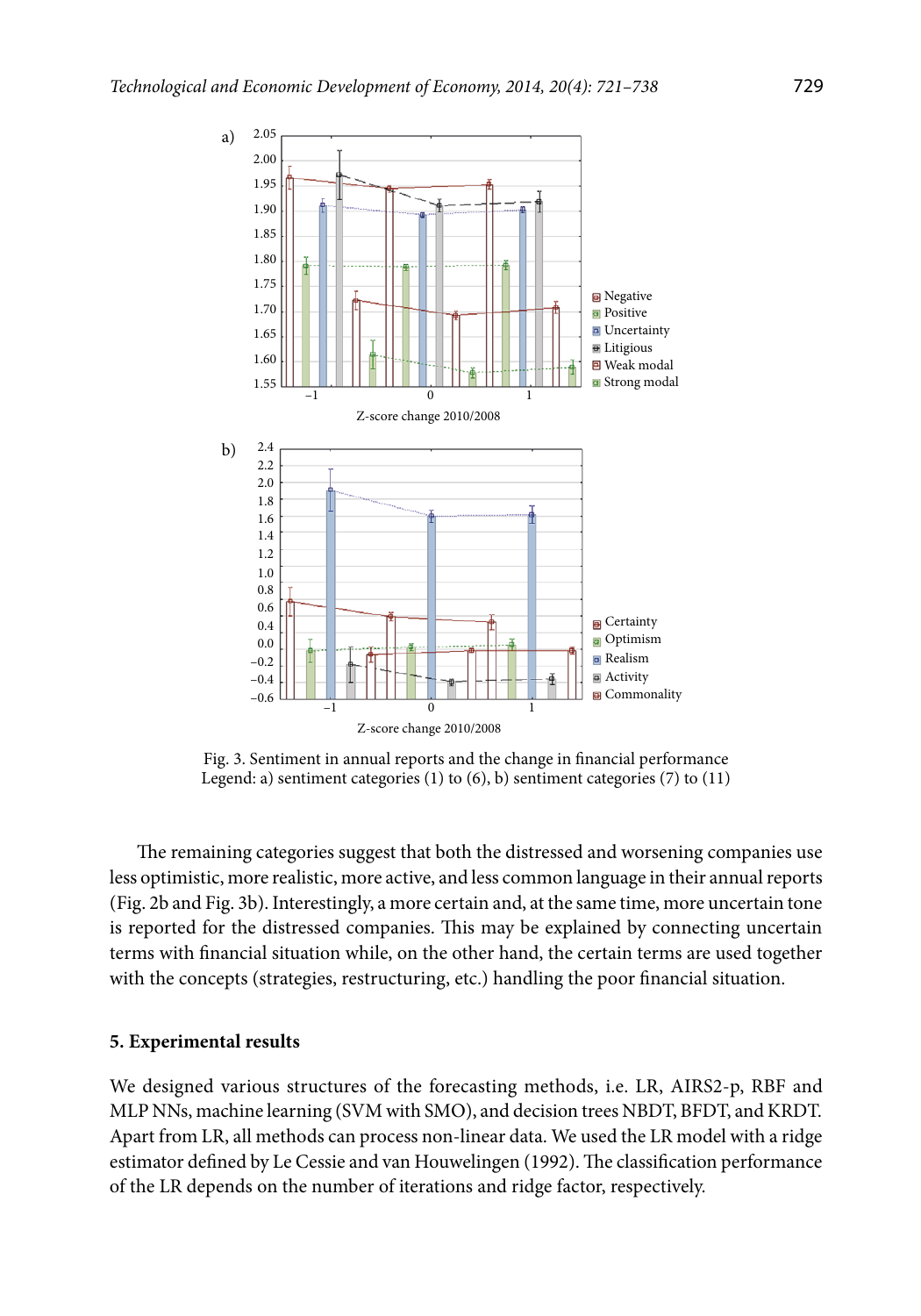The AIRS2-p algorithms represents artificial immune systems (AISs) using populations. The algorithm is based on the principle of RB or ARB (Recognition Ball, Artificial Recognition Ball), which can be described as a recognition area or artificial recognition area that combines feature vector (antibody) and vector class. The principle solves the issue of the completeness of AISs. Each antibody is surrounded (in the sense of antibody representation in the state space) by a small area called RB, in which the antibody recognizes all antigens (training dataset). Further, the AIRS2-p algorithms use the principle of limited resource. Each ARB area competes for limited resource according to its stimulation level. The classification performance of the AIRS2-p algorithm proposed by (Watkins *et al*. 2004) depends on several user-defined parameters (Table 1).

RBF NNs (Park, Sandberg 1993; Broomhead, Lowe 1988) was trained with the [Broy](http://en.wikipedia.org/wiki/Charles_George_Broyden)[den](http://en.wikipedia.org/wiki/Charles_George_Broyden)-[Fletcher](http://en.wikipedia.org/wiki/Roger_Fletcher_(mathematician))-[Goldfarb](http://www.columbia.edu/~goldfarb/)-[Shanno](http://rutcor.rutgers.edu/~shanno/) method (Byatt *et al*. 2004) and the Gaussian initial centers. The initial centres for the Gaussian RBFs were found using a *k*-means algorithm. The initial sigma values were set to the maximum distance between any center and its nearest neighbor in the set of centers (Table 1).

MLP NNs (Haykin 1999) was trained using the backpropagation algorithm with momentum. The following parameters of the MLP NN were examined to achieve the best classification performance: the number of neurons in the hidden layer, learning rate, momentum, and the number of iteration. Table 1 presents the best settings.

SVMs (Cristianini, Shawe-Taylor 2000; Tian *et al*. 2012) represent an essential kernel-based method with many modifications proposed recently. We used Pearson VII function-based universal kernel function (Uestuen *et al*. 2006) to separate the hyperplane between classes by maximizing the margin between the closest data points. This is done in a higher-dimensional space where the data become linearly separable. We used the SVM trained by the SMO (Platt 1998) algorithm. The classification performance of the SVM was tested for the user-defined parameters as presented in Table 1.

| Methods            | Parameters for the best classification performance                                                                                                                                                                                                                            |
|--------------------|-------------------------------------------------------------------------------------------------------------------------------------------------------------------------------------------------------------------------------------------------------------------------------|
| LR                 | The number of iterations = 500, ridge factor = $1.0E-8$                                                                                                                                                                                                                       |
| AIRS <sub>2p</sub> | Affinity threshold scalar = 0.1, clonal rate = 128, hypermutation rate = 64, number of<br>k nearest neighbors = 2, initial memory cell pool size = 100, number of instances to<br>compute the affinity threshold = 5, stimulation threshold = $0.9$ , total resources = $500$ |
| <b>RBF NN</b>      | The number of iteration $= 100$ , minimum standard deviation for the clusters $= 0.1$ , the<br>number of clusters for k-means = 128, and ridge factor = $1.0E-8$                                                                                                              |
| <b>MLP NN</b>      | The number of neurons in the hidden layer = not limited, learning rate = $0.3$ ,<br>momentum = 0.5, the number of iteration = 1000, validation threshold = $20$                                                                                                               |
| <b>SVM</b>         | Complexity parameter $C = 24$ , round-off error $\varepsilon = 1.0E-4$ , tolerance parameter = 0.1                                                                                                                                                                            |
| <b>NBDT</b>        | $Debug = true$                                                                                                                                                                                                                                                                |
| <b>BFDT</b>        | Heuristic search, minimal number of instances at the terminal nodes $= 2$ , number of<br>folds in internal cross-validation $=$ 5, pruning strategy $=$ post pruning, the percentage<br>of the training set size $=$ 32                                                       |
| KRDT               | Sets the number of K randomly chosen attributes $= 60$ , the maximum depth of the<br>tree = 100, the minimum total weight of the instances in a leaf = 1, number folds = 0                                                                                                    |

Table 1. Parameters' setting of the used forecasting methods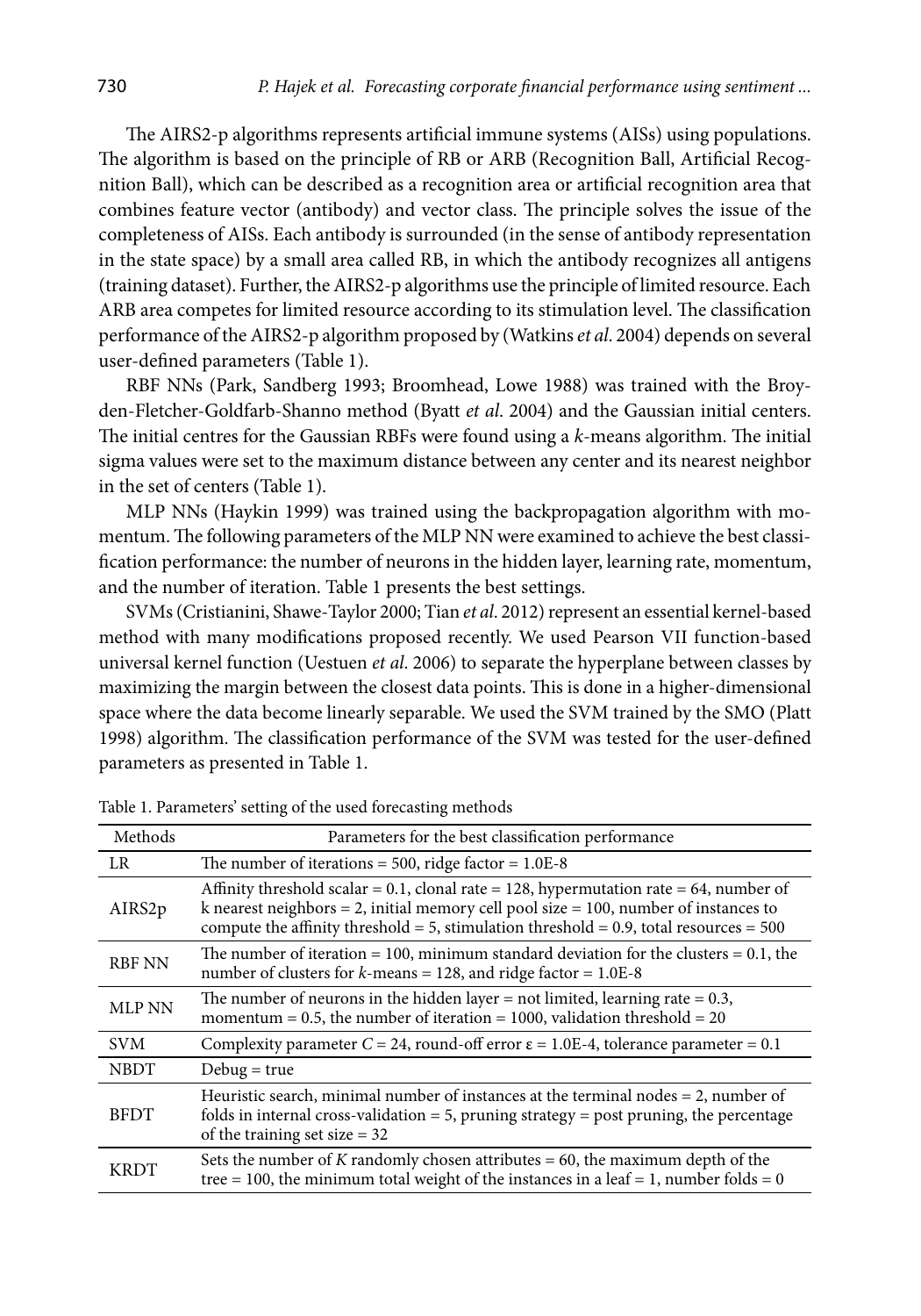The group of NBDT, BFDT, and KRDT algorithms uses a tree representation assigning a class to an object based on its attributes, which can be continuous or discrete. An attribute with the best value of the splitting criterion is assigned to each root and intermediate node. The classification performance of the DTs depends on the setting of parameters (Table 1).

The quality of forecasting measured by the accuracy of correctly classified instances Acc [%] depends on the settings of parameters (Table 1) of the given methods. Therefore, we tested many settings, and provide only the best results. In order to avoid overfitting, the experiments were realized using 10-fold cross-validation. The measures of classification performance were, in addition to Acc, represented by the averages of standard statistics applied in classification tasks (Powers 2011): true positives rate (TP), false positives rate (FP), precision (Pre) and recall (Re), F-measure (F-m), and the area under the receiver operating characteristic (ROC) curve. F-m is the weighted harmonic mean of Pre and Re. ROC is a graphical plot which illustrates the performance of a binary classifier system, and represents a standard technique for summarization classifier performance over a range of tradeoffs between TP and FP error rates. The best results in terms of the accuracy of correctly classified instances Acc [%] are presented in Table 2 (for the change in financial performance classes) and Table 3 (for the financial performance classes).

| Methods            | Acc $[%]$ | TР    | FP    | Pre   | Re    | $F-m$ | <b>ROC</b> |
|--------------------|-----------|-------|-------|-------|-------|-------|------------|
| LR                 | 59.67     | 0.597 | 0.204 | 0.589 | 0.597 | 0.591 | 0.762      |
| AIRS <sub>2p</sub> | 81.03     | 0.810 | 0.095 | 0.808 | 0.810 | 0.806 | 0.858      |
| <b>RBF NN</b>      | 82.87     | 0.829 | 0.087 | 0.826 | 0.829 | 0.826 | 0.905      |
| <b>MLP NN</b>      | 83.79     | 0.838 | 0.081 | 0.837 | 0.838 | 0.835 | 0.913      |
| <b>SVM</b>         | 86.92     | 0.869 | 0.068 | 0.869 | 0.869 | 0.869 | 0.916      |
| <b>NBDT</b>        | 84.16     | 0.842 | 0.080 | 0.843 | 0.842 | 0.839 | 0.939      |
| <b>BFDT</b>        | 84.89     | 0.849 | 0.077 | 0.846 | 0.849 | 0.847 | 0.910      |
| <b>KRDT</b>        | 86.01     | 0.860 | 0.072 | 0.858 | 0.860 | 0.859 | 0.914      |

Table 2. Average accuracy of the analyzed methods and weighted average TP, FP, Pre, Re, F-m and ROC for classification of change in financial performance (growth, no change, decrease)

*Note*: significantly higher accuracy at *P* < 0.05 (paired *t*-test) is marked in bold.

Table 3. Average accuracy of the analyzed methods and weighted average TP, FP, Pre, Re, F-m and ROC for classification of financial performance (safe zone, grey zone, and distress zone)

| Methods            | Acc $[%]$ | TP    | FP    | Pre   | Re    | $F-m$ | <b>ROC</b> |
|--------------------|-----------|-------|-------|-------|-------|-------|------------|
| LR                 | 54.92     | 0.549 | 0.228 | 0.544 | 0.549 | 0.546 | 0.749      |
| AIRS <sub>2p</sub> | 75.19     | 0.752 | 0.126 | 0.751 | 0.752 | 0.747 | 0.813      |
| <b>RBF NN</b>      | 80.49     | 0.805 | 0.101 | 0.805 | 0.805 | 0.804 | 0.837      |
| <b>MLP NN</b>      | 79.17     | 0.792 | 0.106 | 0.789 | 0.792 | 0.789 | 0.862      |
| <b>SVM</b>         | 83.79     | 0.838 | 0.081 | 0.837 | 0.838 | 0.834 | 0.891      |
| <b>NBDT</b>        | 80.30     | 0.803 | 0.103 | 0.808 | 0.803 | 0.804 | 0.899      |
| <b>BFDT</b>        | 78.98     | 0.790 | 0.107 | 0.789 | 0.790 | 0.789 | 0.882      |
| <b>KRDT</b>        | 79.54     | 0.795 | 0.105 | 0.795 | 0.795 | 0.795 | 0.860      |

*Note*: significantly higher accuracy at *P* < 0.05 (paired *t*-test) is marked in bold.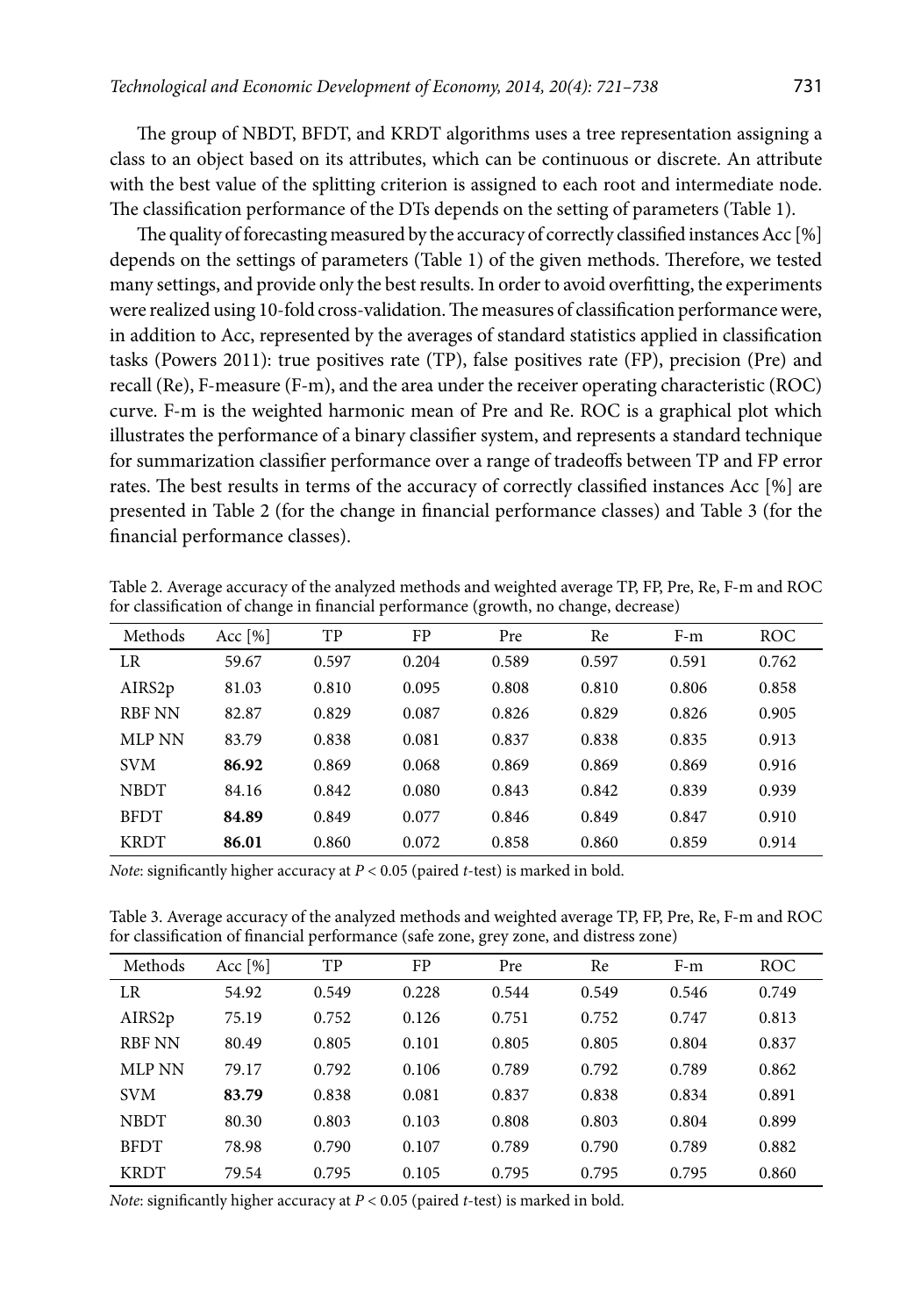The results obtained by modeling for the change in financial performance classes (increase, no change, and decrease) and for the financial performance classes (safe zone, grey zone, and distress zone) point to the fact that the accuracy of correctly classified instances Acc [%] is the lowest for LR. This fact confirms that linear methods, however optimized, are not suitable for modeling such heterogeneous, inconsistent, and uncertain data.

Next, from Table 2 and Table 3 it is visible that the accuracy of correctly classified instances Acc [%] AIRS2-p is much higher than for LR, nevertheless, it does not reach the values of RBF NN, MLP NN and SVM. This is given by the fact that the group of AIS algorithms requires a larger set of data for modeling.

The machine learning method – SVM reaches in both cases the highest accuracy of correctly classified instances Acc [%] which confirms the fact that SVM is a suitable choice for modeling the presented data. The results listed in Table 2 and Table 3 point also out that SVM processes well strongly non-linear data with sentiment.

The group NBDT, BFDT, and KRDT tree shows much better results for the change in financial performance classes (increase, no change, and decrease) than AIS and NNs, for the financial performance classes (safe zone, grey zone, and distress zone) the listed group of trees matches NNs. The statistical characteristics in each used method further characterize the classification into three classes.

Due to the fact that weighted averages of the ROC curve in Table 2 and Table 3 for NBDT tree reach the highest values, it is convenient to show detailed characteristics in Table 4 and Table 5 which characterize the classification into three classes. Further, these values are compared to machine learning – SVM, which shows the best accuracy of correctly classified instances Acc [%].

The standard statistics of the classification tasks (Tables 4, 5) for method SVM (NBDT) and change in financial performance (classification performance) lead to the order of correctly classified instances in the given class, i.e. increase, decrease and no change (safe zone, distress zone, and grey zone). For the classification by SVM (NBDT) methods it is possible to state that the classes "increase", and "safe zone" significantly influence the average values of the statistics. Further, the classes "no change" and "grey zone" exhibit the lowest number of correctly classified instances.

| Methods     | Class     | TP    | FP       | Pre   | Re    | $F-m$ | <b>ROC</b> |
|-------------|-----------|-------|----------|-------|-------|-------|------------|
| <b>SVM</b>  | increase  |       | $\Omega$ |       |       |       |            |
|             | no change | 0.820 | 0.103    | 0.815 | 0.820 | 0.817 | 0.866      |
|             | decrease  | 0.797 | 0.096    | 0.801 | 0.797 | 0.799 | 0.891      |
| <b>NBDT</b> | increase  | 0.994 | 0.030    | 0.940 | 0.994 | 0.966 | 0.997      |
|             | no change | 0.711 | 0.077    | 0.836 | 0.711 | 0.769 | 0.909      |
|             | decrease  | 0.836 | 0.131    | 0.755 | 0.836 | 0.794 | 0.916      |

Table 4. TP, FP, Pre, Re, F-m and ROC for classification of the change in financial performance classes (increase, no change, and decrease)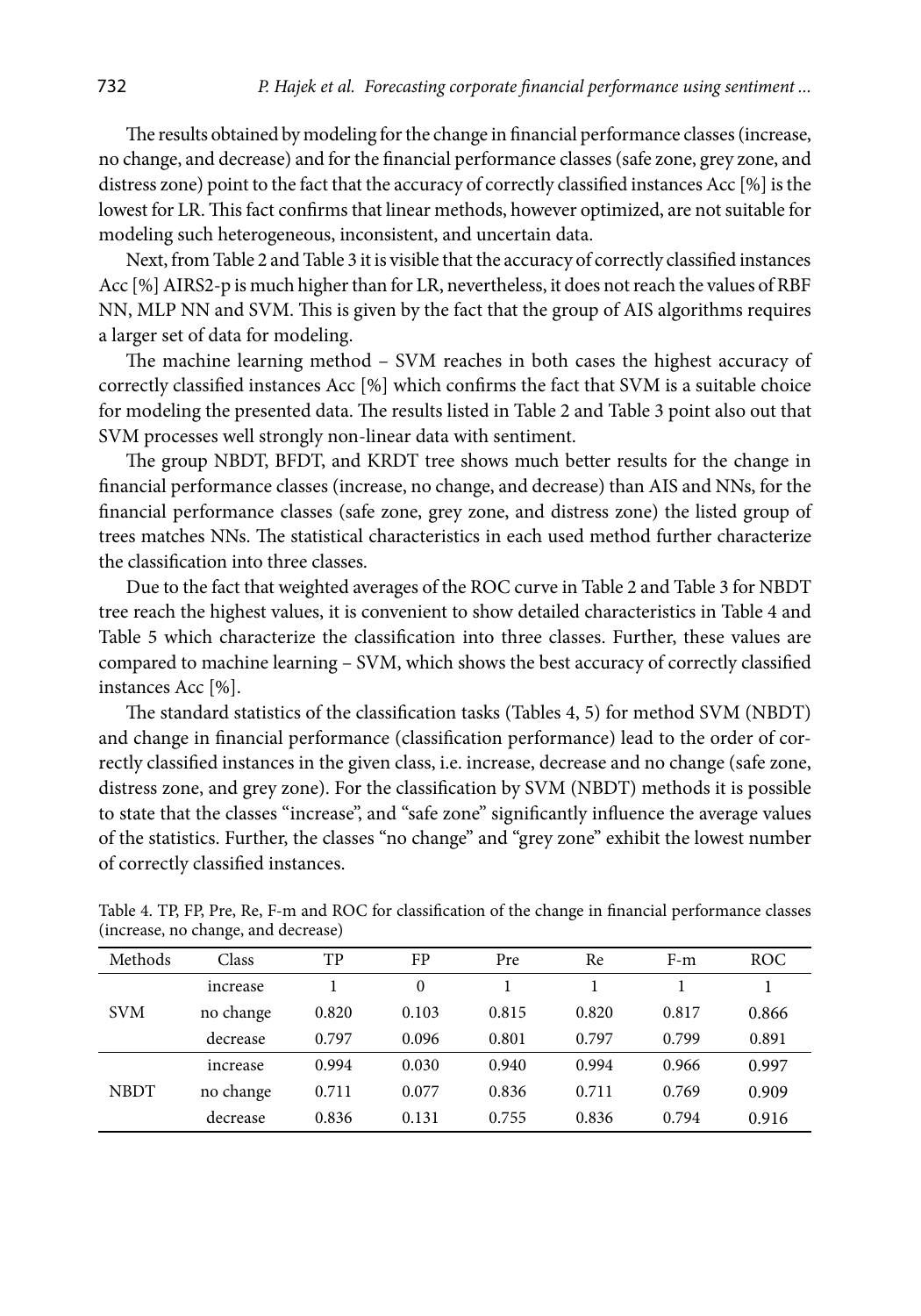| Methods     | Class         | TР    | FP    | Pre   | Re    | $F-m$ | ROC.  |
|-------------|---------------|-------|-------|-------|-------|-------|-------|
| <b>SVM</b>  | safe zone     |       | 0.065 | 0.878 |       | 0.935 | 0.981 |
|             | grey zone     | 0.711 | 0.072 | 0.847 | 0.711 | 0.773 | 0.825 |
|             | distress zone | 0.819 | 0.107 | 0.778 | 0.819 | 0.803 | 0.877 |
| <b>NBDT</b> | safe zone     | 0.892 | 0.025 | 0.943 | 0.892 | 0.916 | 0.946 |
|             | grey zone     | 0.804 | 0.171 | 0.724 | 0.804 | 0.762 | 0.868 |
|             | distress zone | 0.717 | 0.104 | 0.770 | 0.717 | 0.743 | 0.887 |

Table 5. TP, FP, Pre, Re, F-m and ROC for classification of financial performance (safe zone, grey zone, and distress zone)

We used Error/Baseline (E/B) to evaluate the prediction contribution of sentiment categories. This procedure measures the sensitivity of model performance when the corresponding input attribute is left out. The results of the sensitivity analysis for the SVM model are presented in Table 6. All sentiment categories were significant  $(E/B > 1)$ . In other words, the use of the attributes leads to the reduction of Root Mean Squared Error.

|                    | Z-score change |                | Z-score |                |  |
|--------------------|----------------|----------------|---------|----------------|--|
| Sentiment category | E/B            | Rank           | E/B     | Rank           |  |
| Negative           | 1.114          | 4              | 1.106   | 6              |  |
| Positive           | 1.080          | 8              | 1.107   | 5              |  |
| Uncertainty        | 1.813          | 1              | 1.058   | 10             |  |
| Litigious          | 1.088          | 6              | 1.141   | $\overline{c}$ |  |
| Modal strong       | 1.130          | 3              | 1.176   | 1              |  |
| Modal weak         | 1.111          | 5              | 1.135   | 4              |  |
| Certainty          | 1.060          | 11             | 1.136   | 3              |  |
| Activity           | 1.323          | $\overline{c}$ | 1.069   | 8              |  |
| Optimism           | 1.063          | 10             | 1.061   | 9              |  |
| Realism            | 1.082          | 7              | 1.073   | 7              |  |
| Commonality        | 1.073          | 9              | 1.057   | 11             |  |

Table 6. Sensitivity analysis of the SVM model

When sentiment was included to the evaluation, it was found that in the annual reports which include both, positive and negative changes in the development, the management is much more focused not only on the explanation of this situation but especially on the activities which support further development of the company and its position on the market. When a company is in a difficult economic situation, the annual report contains a large quantity of legal formulation. Characteristic features were also recognized for the companies in the grey zone – the annual report uses indeterminate words. When assessing the differences between the static values result (*Z*-score values) and the dynamic values (*Z*-score changes), it arose that the methods show better results as the performance changes are better commented. The reason is the effort to present the company in such a way that the trust of stakeholders is not jeopardized.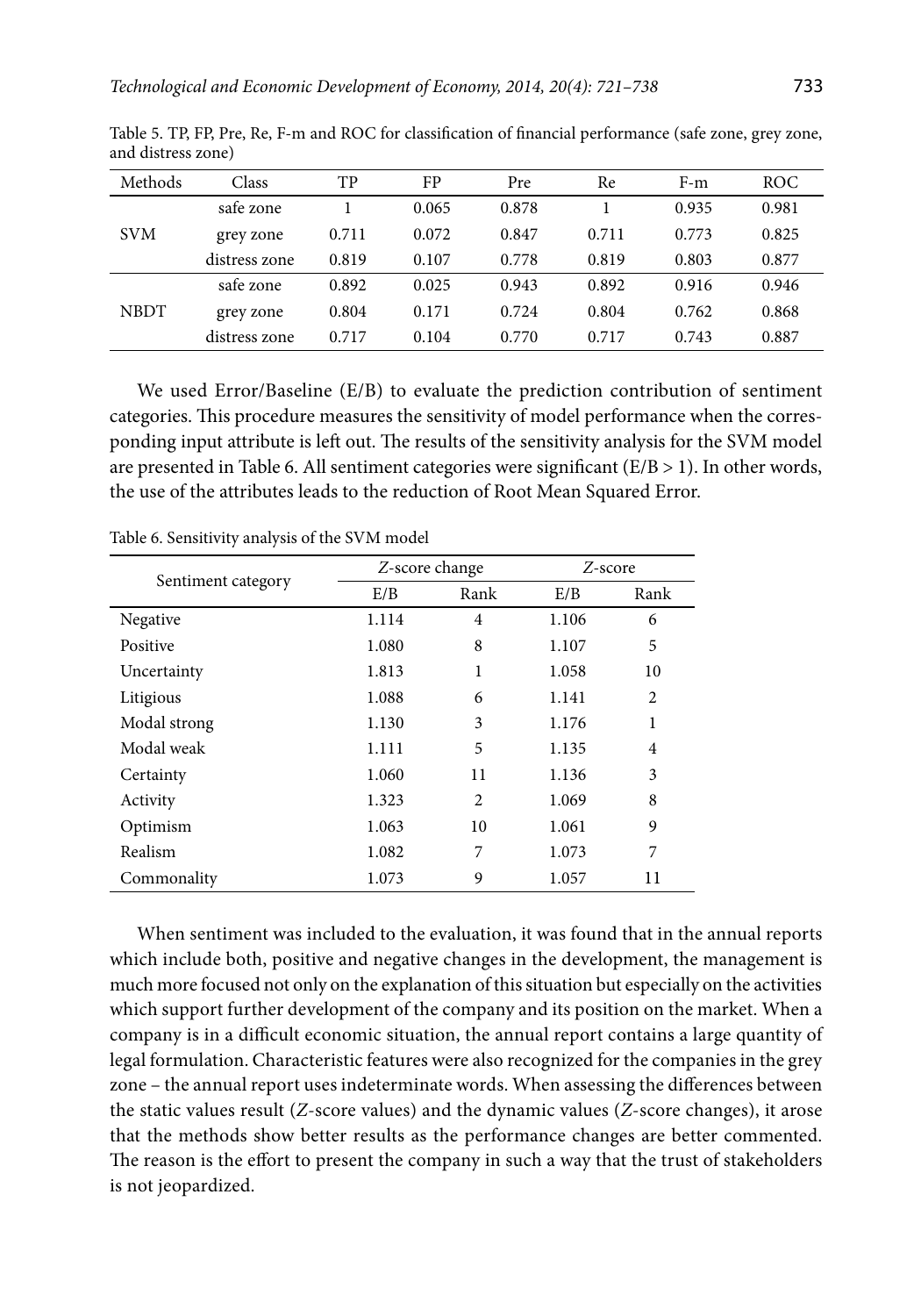### **Conclusions**

Information about financial position and company performance is designated for all stakeholders, who use it to make rational economic decisions. As this article used data on American companies, we emphasize financial reporting by US GAAP. In the US, there is a sophisticated set of requirements on the content, form and publishing mode of accounting reports, as it is crucial to provide information that is important for shareholders, potential investors and creditors.

From the viewpoint of sentiment, the additional information included, especially in the addendum to the accounting closure (footnotes) and annual report, is most important. The appendix in the annual report should be prepared in great detail including, for example, a complete list of long-term obligations. The need to explain some of the items in accounting reports further is related to the methods used for accounting for long-term orders, sales and so on. The annual report is considered to be not only a compulsory document but also proof of informational openness, responsiveness and transparency in relation to other subjects.

If we used any indicators of financial analysis to evaluate the economic situation of a company, this quantitative assessment would not suffice. Through the application of Altman's model, the resulting *Z*-score would place the company into one of the defined zones; however, based on this result, we are not able to recognize all the circumstances that led to this result. The company might also indicate a condition that makes it impossible to predict future development (i.e. the output is a numerical value that places the company into the so-called grey zone). The need to diagnose the company in the best way requires finding the reasons for the current status and predicting future development. Hence, it is not significant whether we use Altman's or another model, the important point is the influence of sentiment on the perception of the company by its stakeholders.

The presented research has its limitations, which lie in the possible utilization of creative accounting; however, it may be assumed that company management has learned from the results of the financial crisis caused, among other drivers, by dishonest practices. In further research, it would be possible to focus on how macroeconomic indicators (e.g. inflation) influence the financial condition of companies and consider their connection to sentiment.

### **Acknowledgments**

We gratefully acknowledge the help provided by constructive comments of the anonymous referees. This work was supported by the scientific research project of the Czech Sciences Foundation Grant No: 13-10331S.

#### **References**

Altman, E. I. 1968. Financial ratios, discriminant analysis and the prediction of corporate bankruptcy*, Journal of Finance* 23(4): 589–609. <http://dx.doi.org/10.1111/j.1540-6261.1968.tb00843.x>

Altman, E. I. 2000. *Predicting financial distress of companies: revisiting the Z-Score and Zeta Models* [online], [cited 16 February 2014]. New York University, New York. Available from Internet: [http://pages.stern.](http://pages.stern.nyu.edu/~ealtman/Zscores.pdf) [nyu.edu/~ealtman/Zscores.pdf](http://pages.stern.nyu.edu/~ealtman/Zscores.pdf)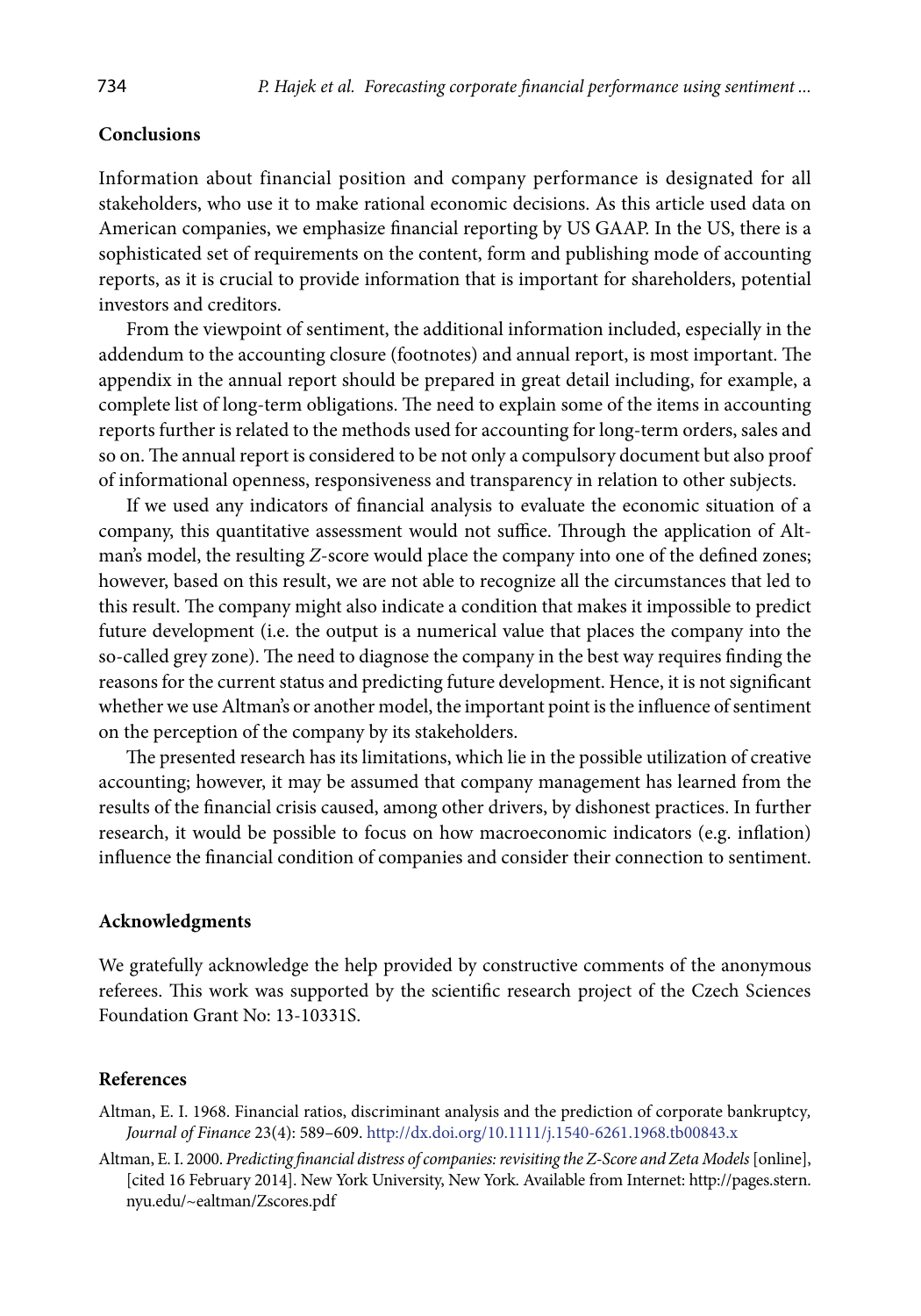- Altman, E. I. 2002. *Corporate distress prediction models in a turbulent economic and Basel II environment* [online], [cited 15 February 2014]. New York University, New York. Available from Internet: <http://pages.stern.nyu.edu/~ealtman/Corp-Distress.pdf>
- Altman, E. I.; Hartzell, J.; Peck, M. 1998. Emerging markets corporate bonds: a scoring system, in R. M. Levich (Ed.). *Proc. of a Conference held at the Stern School of Business*, 23–24 May 1996, New York, 391–400.
- Altman, T. I.; Brenner, M. 1981. Information effects and stock market response to signs of firm deterioration, *Journal of Financial and Quantitative Analysis* 16(1): 35–51.<http://dx.doi.org/10.2307/2330665>
- Apergis, N.; Sorros, J.; Artikis, P.; Zisis, V. 2011. Bankruptcy probability and stock prices: the effect of Altman Z-score information on stock prices through panel data, *Journal of Modern Accounting and Auditing* 7(7): 689–696.<http://dx.doi.org/10.2304/csee.2011.10.1.3>
- Bazerman, M. H.; Moore, D. A. 2009. *Judgment in managerial decision making.* 7th ed. Westford: John Wiley & Sons. 230 p.
- Beattie, V.; McInnes, W.; Fearnley, S. 2004. A methodology for analysing and evaluating narratives in annual reports: a comprehensive descriptive profile and metrics for disclosure quality attributes, *Accounting Forum* 28(3): 205–236. http://dx.[doi.org/10.1016/j.accfor.2004.07.001](http://dx.doi.org/10.1016/j.accfor.2004.07.001)
- Bellovary, J.; Giacomino, D.; Akers, M. 2007. A review of bankruptcy prediction studies: 1930 to present, *Journal of Financial Education* 33: 1–42.
- Biddle, G. C.; Hilary, G.; Verdi, R. S. 2009. How does financial reporting quality relate to investment efficiency?, *Journal of Accounting & Economics* 48(2–3): 112–131. <http://dx.doi.org/10.1016/j.jacceco.2009.09.001>
- Biondi, Y.; Glover, J.; Jamal, K.; Ohlson, K. J.; Stephen H.; Penman, S. H.; Sunder, S.; Tsujiyama, E. 2012. Some conceptual tensions in financial reporting*, Accounting Horizons* 26(1): 125–133. http://dx.[doi.org/10.2308/acch-50087](http://dx.doi.org/10.2308/acch-50087)
- Boguslauskas, V.; Mileris, R.; Adlytė, R. 2011. New internal rating approach for credit risk assessment, *Technological and Economic Development of Economy* 17(2): 369–381. <http://dx.doi.org/10.3846/20294913.2011.583721>
- Breiman, L. 2001. Random forests, *Machine Learning* 45: 5–32.<http://dx.doi.org/10.1023/A:1010933404324>
- Broomhead, D. S.; Lowe, D. 1988. Multivariate functional interpolation and adaptive networks, *Complex Systems* 2: 321–355.
- Byatt, D.; Coope, I. D.; Price, C. J. 2004. Effect of limited precision on the BFGS quasi-Newton algo-rithm, *ANZIAM Journal* 45 E: C283–C295 [online], [cited 16 February 2014]. Available from Internet: <http://anziamj.austms.org.au/V45/CTAC2003/Byat>
- Cecchini, M.; Aytug, H.; Koehler, G. J.; Pathak, P. 2010. Making words work: using financial text as a predictor of financial events, *Decision Support Systems* 50(1): 164–175. <http://dx.doi.org/10.1016/j.dss.2010.07.012>
- Chawla, N. V.; Bowyer, K. W.; Hall, L. O.; Kegelmeyer, W. P. 2002. SMOTE: Synthetic minority oversampling technique, *Journal of Artificial Intelligence Research* 16: 321–357. http://dx.[doi.org/10.1613/jair.953](http://dx.doi.org/10.1613/jair.953)
- Chen, H. L.; Yang, B.; Wang, G.; Liu, J.; Xu, X.; Wang, S. J.; Liu, D. Y. 2011. A novel bankruptcy prediction model based on an adaptive fuzzy k-nearest neighbour method, *Knowledge-Based Systems* 24(8): 1348–1359. <http://dx.doi.org/10.1016/j.knosys.2011.06.008>
- Cimpoeru, S. S. 2011. Neural networks and their application in credit risk assessment. Evidence from the Romanian market, *Technological and Economic Development of Economy* 17(3): 519–534. <http://dx.doi.org/10.3846/20294913.2011.606339>
- Cristianini, N.; Shawe-Taylor, J. 2000. *An introduction to support vector machines and other kernel-based learning methods*. Cambridge: Cambridge University Press. 198 p. <http://dx.doi.org/10.1017/CBO9780511801389>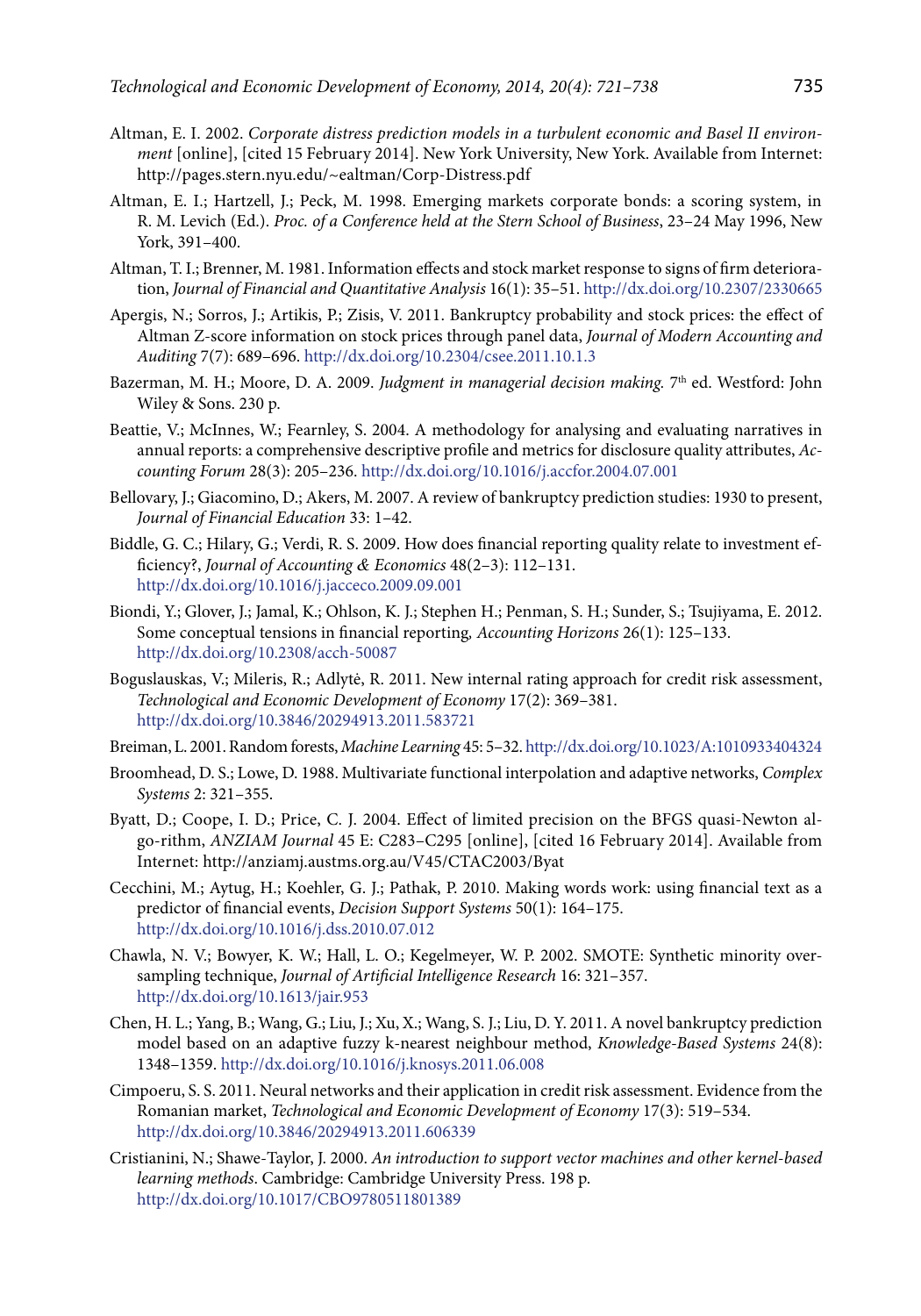- Demers, E. A.; Vega, C. 2010. *Soft information in earnings announcements: news or noise?,* Working paper, INSEAD [online], [cited 15 February 2014]. Available from Internet: [http://www.federalreserve.gov/](http://www.federalreserve.gov/pubs/ifdp/2008/951/ifdp951.pdf) [pubs/ifdp/2008/951/ifdp951.pdf](http://www.federalreserve.gov/pubs/ifdp/2008/951/ifdp951.pdf)
- Feldman, R.; Fresko, M.; Kinar, Y.; Lindell, Y.; Liphstat, O.; Rajman, M.; Schler, Y.; Zamir, O. 1998. Text mining at the term level, in J. M. Zytkow, M. Quafafou (Eds.). *Principles of data mining and knowledge discovery*. Springer-Verlag, 65–73.
- Feldman, R.; Govindaraj, S.; Livnat, J.; Segal, B. 2010. Management's tone change, post earnings announcement drift and accruals, *Review of Accounting Studies* 15: 915–953. <http://dx.doi.org/10.1007/s11142-009-9111-x>
- Friedman, J.; Hastie, T.; Tibshirani, R. 2000. Additive logistic regression: a statistical view of boosting, *Annals of Statistics* 28(2): 337–407.<http://dx.doi.org/10.1214/aos/1016218223>
- Gajzler, M. 2010. Text and data mining techniques in aspect of knowledge acquisition for decision support system in construction industry, *Technological and Economic Development of Economy* 16(2): 219–232. <http://dx.doi.org/10.3846/tede.2010.14>
- Hajek, P. 2011. Municipal credit rating modelling by neural networks*, Decision Support Systems* 51(1): 108–118. <http://dx.doi.org/10.1016/j.dss.2010.11.033>
- Hajek, P. 2012. Credit rating analysis using adaptive fuzzy rule-based systems: An industry-specific approach*, Central European Journal of Operations Research* 20(3): 421–434. <http://dx.doi.org/10.1007/s10100-011-0229-0>
- Hajek, P.; Michalak, K. 2013. Feature selection in corporate credit rating prediction, *Knowledge-Based Systems* 51: 72–84.<http://dx.doi.org/10.1016/j.knosys.2013.07.008>
- Hajek, P.; Olej, V. 2011. Credit rating modelling by kernel-based approaches with supervised and semisupervised learning, *Neural Computing and Applications* 20(6): 761–773. <http://dx.doi.org/10.1007/s00521-010-0495-0>
- Hajek, P.; Olej, V.; Myskova, R. 2013. Forecasting stock prices using sentiment information in annual reports – a neural network and support vector regression approach, *WSEAS Transactions on Systems* 10(4): 293–305 [online], [cited 15 February 2014]. Available from Internet: [http://www.wseas.org/](http://www.wseas.org/multimedia/journals/economics/2013/235702-202.pdf) [multimedia/journals/economics/2013/235702-202.pdf](http://www.wseas.org/multimedia/journals/economics/2013/235702-202.pdf)
- Hajek, P.; Olej, V. 2013. Evaluating sentiment in annual reports for financial distress prediction using neural networks and support vector machines, *Communications in Computer and Information Science* 384: 1–10.
- Hart, R. P. 2001. Redeveloping DICTION: theoretical considerations, in M. D. West (Ed.). *Theory, method, and practice in computer content analysis.* Greenwood Publishing Group, 43–60.
- Haykin, S. 1999. *Neural networks: a comprehensive foundation*. 2nd ed. New Jersey: Prentice-Hall Inc. 842 p.
- Huang, Z.; Chen, H.; Hsu, C. J.; Chen, W. H.; Wu, S. 2004. Credit rating analysis with support vector machines and neural networks: a market comparative study*, Decision Support Systems* 37(4): 543–558. [http://dx.doi.org/10.1016/S0167-9236\(03\)00086-1](http://dx.doi.org/10.1016/S0167-9236(03)00086-1)
- Huang, A.; Zang, A.; Zheng, R. 2010. *Informativeness of Text in Analyst Reports: A Naïve Bayesian Machine Learning Approach*, Working paper [online], [cited 15 February 2014]. The Hong Kong University of Science and Technology. Available from Internet: [http://ifas.xmu.edu.cn/](http://ifas.xmu.edu.cn/pic/201011/1/201011110517633.pdf) [pic/201011/1/201011110517633.pdf](http://ifas.xmu.edu.cn/pic/201011/1/201011110517633.pdf)
- Jac, I. 2012. Risk estimation successful of investment by alternative script of development economy, *E&M Ekonomie a Management* 15(2): 38–53. (in Czech).
- Kirkos, E. 2012. Assessing methodologies for intelligent bankruptcy prediction, *Artificial Intelligence Review* 11: 1–41.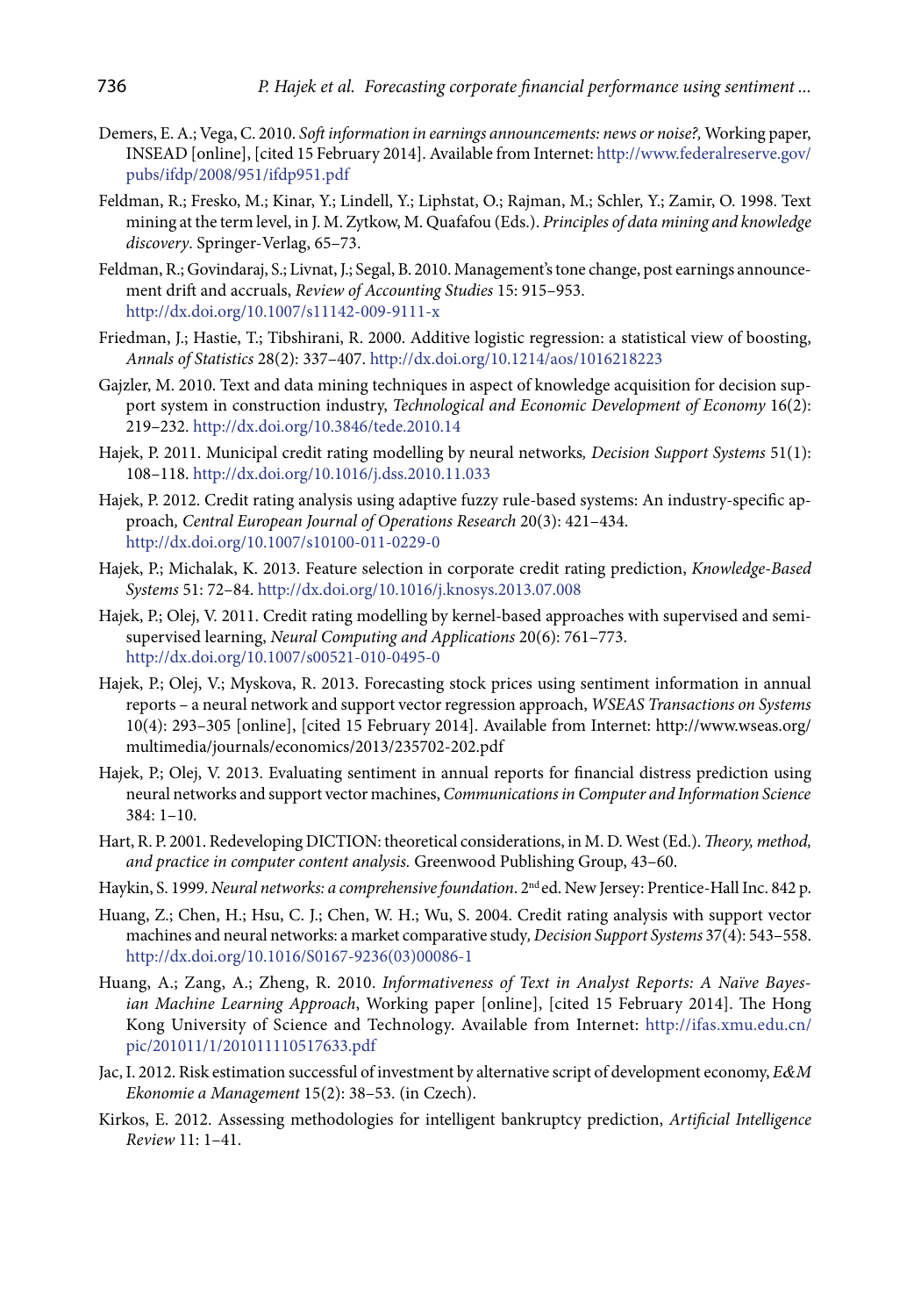- Kohavi, R. 1996. Scaling up the accuracy of Naive-Bayes classifiers: a decision-tree hybrid, in *Proc. of the Second International Conference on Knowledge Discovery and Data Mining (KDD-96)*, 2–4 August 1996, Portland, Oregon, 202–207.
- Kohut, G. F.; Segars, A. H. 1992. The president's letter to stockholders: an examination of corporate communication strategy, *Journal of Business Communication* 29(1): 7–21. <http://dx.doi.org/10.1177/002194369202900101>
- Kubenka, M.; Kralova, V. 2013. "Z" score in assessing the financial health in the construction sector, *E&M Ekonomie a Management* 16(1): 101–112. (in Czech).
- Le Cessie, S.; van Houwelingen, J. C. 1992. Ridge estimators in logistic regression, *Applied Statistics* 41(1): 191–201. <http://dx.doi.org/10.2307/2347628>
- Li, F. 2010. The information content of forward-looking statements in corporate filings A Naïve Bayesian machine learning approach, *Journal of Accounting Research* 48(5): 1049–1102. <http://dx.doi.org/10.1111/j.1475-679X.2010.00382.x>
- Liu, B.; Zhang, L. 2012. A survey of opinion mining and sentiment analysis, in *Mining Text Data.* New York: Springer, 415–463. [http://dx.doi.org/10.1007/978-1-4614-3223-4\\_13](http://dx.doi.org/10.1007/978-1-4614-3223-4_13)
- Loughran, T.; McDonald, B. 2011. When is a liability not a liability? Textual analysis, dictionaries, and 10-Ks, *The Journal of Finance* 66(1): 35–65. <http://dx.doi.org/10.2469/dig.v41.n2.20>
- Lu, Y. C.; Shen, C. H.; Wei, Y. C. 2013. Revisiting early warning signals of corporate credit default using linguistic analysis, *Pacifin-Basin Finance Journal* 24: 1–21.<http://dx.doi.org/10.1016/j.pacfin.2013.02.002>
- Lu, H. M.; Tsai, F. T.; Chen, H.; Hung, M. W.; Li, S. H. 2012. Credit rating change modeling using news and financial ratios, *ACM Transactions on Management Information Systems* 3(3): 14. http://dx.doi.org[/10.1145/2361256.2361259](http://dx.doi.org/10.1145/2361256.2361259)
- Magnusson, C.; Arppe, A.; Eklund, T.; Back, B.; Vanharanta, H.; Visa, A. 2005. The language of quarterly reports as an indicator of change in the company's financial status*, Information & Management* 42(4): 561–574. <http://dx.doi.org/10.1016/j.im.2004.02.008>
- Myskova, R. 2009. Company information systems used in decision-making processes of financial managers, *WSEAS Transactions on Systems* 8(4): 532–542 [online], [cited 15 February 2014]. Available from Internet:<http://www.wseas.us/e-library/transactions/systems/2009/29-269.pdf>
- Park, J.; Sandberg, I. W. 1993. Approximation and radial basis function network, *Neural Computing* 5: 305–316. <http://dx.doi.org/10.1162/neco.1993.5.2.305>
- Pitrova, K. 2011. Possibilities of the Altman ZETA Model application to Czech firms, *E&M Ekonomie a Management* 14(3): 66–76.
- Platt, J. C. 1998. Fast training of support vector machines using sequential minimal optimization, in B. Schoelkopf, C. Burges, A. Smola (Eds.). *Advances in Kernel methods – support vector learning.* MIT Press, 185–208.
- Powers, D. M. W. 2011. Evaluation: from precision, recall and F-measure to ROC, informedness, markedness and correlation, *Journal of Machine Learning Technologies* 1(2): 37–63.
- Qiu, X. Y.; Srinivasan, P.; Hu, Y. 2014. Supervised learning models to predict firm performance with annual reports: an empirical study, *Journal of the Association for Information Science and Technology* 65(2): 400–413. <http://dx.doi.org/10.1002/asi.22983>
- Ravi Kumar, P.; Ravi, V. 2007. Bankruptcy prediction in banks and firms via statistical and intelligent techniques – a review*, European Journal of Operational Research* 180(1): 1–28. <http://dx.doi.org/10.1016/j.ejor.2006.08.043>
- Schumaker, R. P.; Zhang, Y.; Huang, C. N.; Chen, H. 2012. Evaluating sentiment in financial news articles, *Decision Support Systems* 53(3): 458–464.<http://dx.doi.org/10.1016/j.dss.2012.03.001>